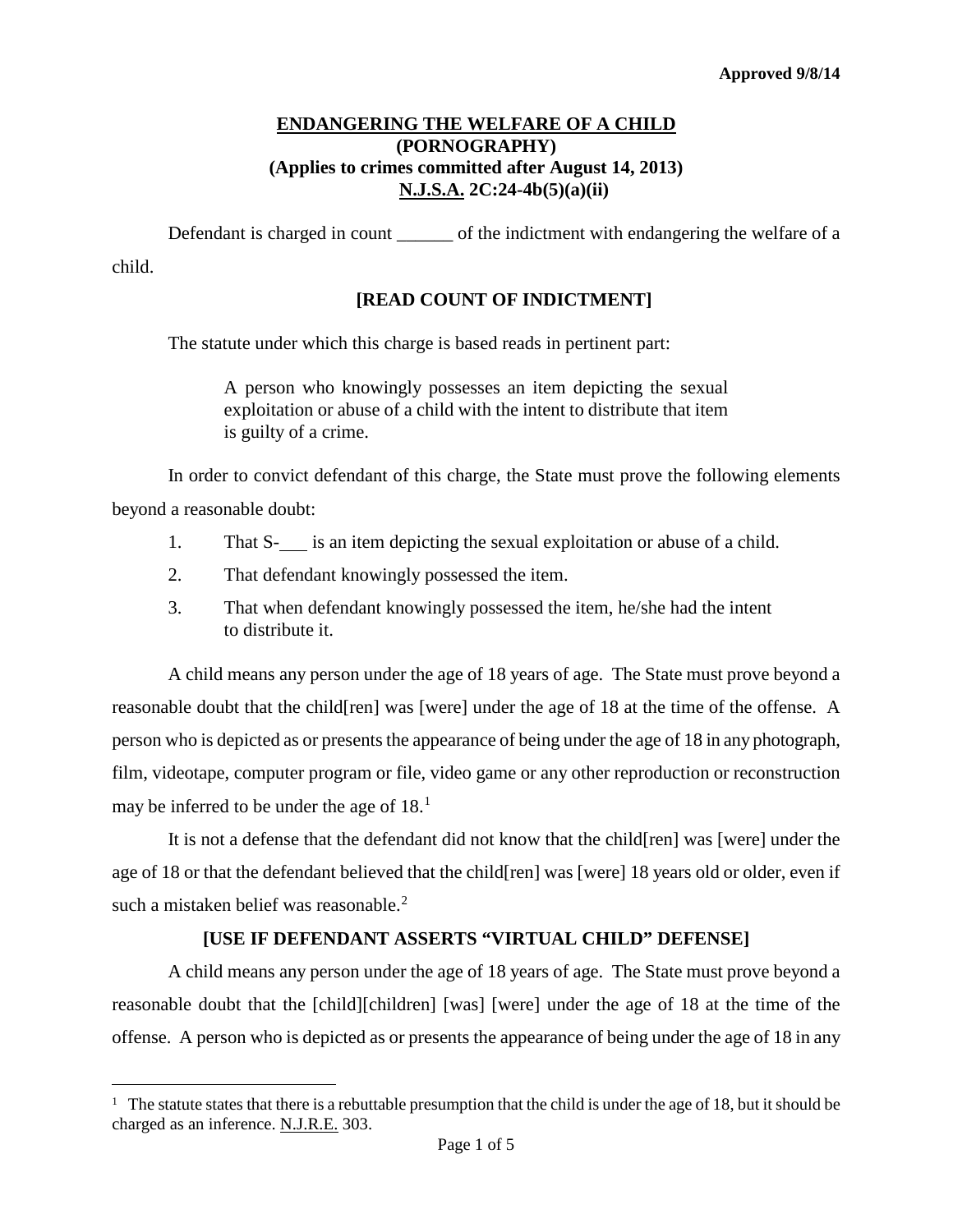photograph, film, videotape, computer program or file, video game or any other reproduction or reconstruction may be inferred to be under the age of  $18.<sup>3</sup>$  $18.<sup>3</sup>$  $18.<sup>3</sup>$  Moreover, the State must prove beyond a reasonable doubt that the images in question were of [a] real [child] [children] and that defendant knew that the images were of [a] real [child][children].<sup>[4](#page-1-1)</sup>

A person who is depicted as or presents the appearance of being under the age of 18 in any photograph, film, videotape, computer program or file, video game or any other reproduction or reconstruction may be inferred to be under the age of 18.<sup>[5](#page-1-2)</sup> It is not a defense that the defendant did not know that the [child][children] [was] [were] under the age of 18 or that the defendant believed that the [child][children] [was] [were] 18 years old or older, even if such a mistaken belief was reasonable.<sup>[6](#page-1-3)</sup>

### **[RESUME MAIN CHARGE]**

The second element that the State must prove beyond a reasonable doubt is that defendant knowingly possessed the item depicting the sexual exploitation or abuse of a child.

The word "possess" means a knowing, intentional control of a designated thing, accompanied by a knowledge of its character. In other words, to "possess" within the meaning of the law, the defendant must knowingly procure or receive the item possessed or be aware of his control thereof for a sufficient period of time to have been able to relinquish hi/her control if he/she chose to do so. Possession includes receiving, viewing or having under one's control through any means, including the Internet. The Internet means the international computer network of both federal and non-federal interoperable packet switched data networks.[7](#page-1-4)

A person acts knowingly with respect to the nature of his/her conduct or the attendant circumstances if he/she is aware that the conduct is of that nature or that such circumstances exist or the person is aware of a high probability of their existence. A person acts knowingly with respect to a result of the conduct if he/she is aware that it is practically certain that the conduct will cause a result. "Knowing," "with knowledge," or equivalent terms have the same meaning.

<sup>&</sup>lt;sup>2</sup> N.J.S.A. 2C:24-4b(6). See State v. Perez, 177 N.J. 540, 555 (2003). Ĩ.

<span id="page-1-0"></span> $3\text{}$  The statute states that there is a rebuttable presumption that the child is under the age of 18, but it should be charged as an inference. N.J.R.E. 303.

<span id="page-1-1"></span><sup>4</sup> State v. May, 362 N.J. Super. 572, 588 (App. Div. 2003).

<span id="page-1-2"></span> $5$  The statute states that there is a rebuttable presumption that the child is under the age of 18, but it should be charged as an inference. N.J.R.E. 303.

<span id="page-1-3"></span><sup>&</sup>lt;sup>6</sup> N.J.S.A. 2C:24-4b(6). See State v. Perez, 177 N.J. 540, 555 (2003).

<span id="page-1-4"></span><sup>7</sup> See N.J.S.A. 2C:24-4b(1).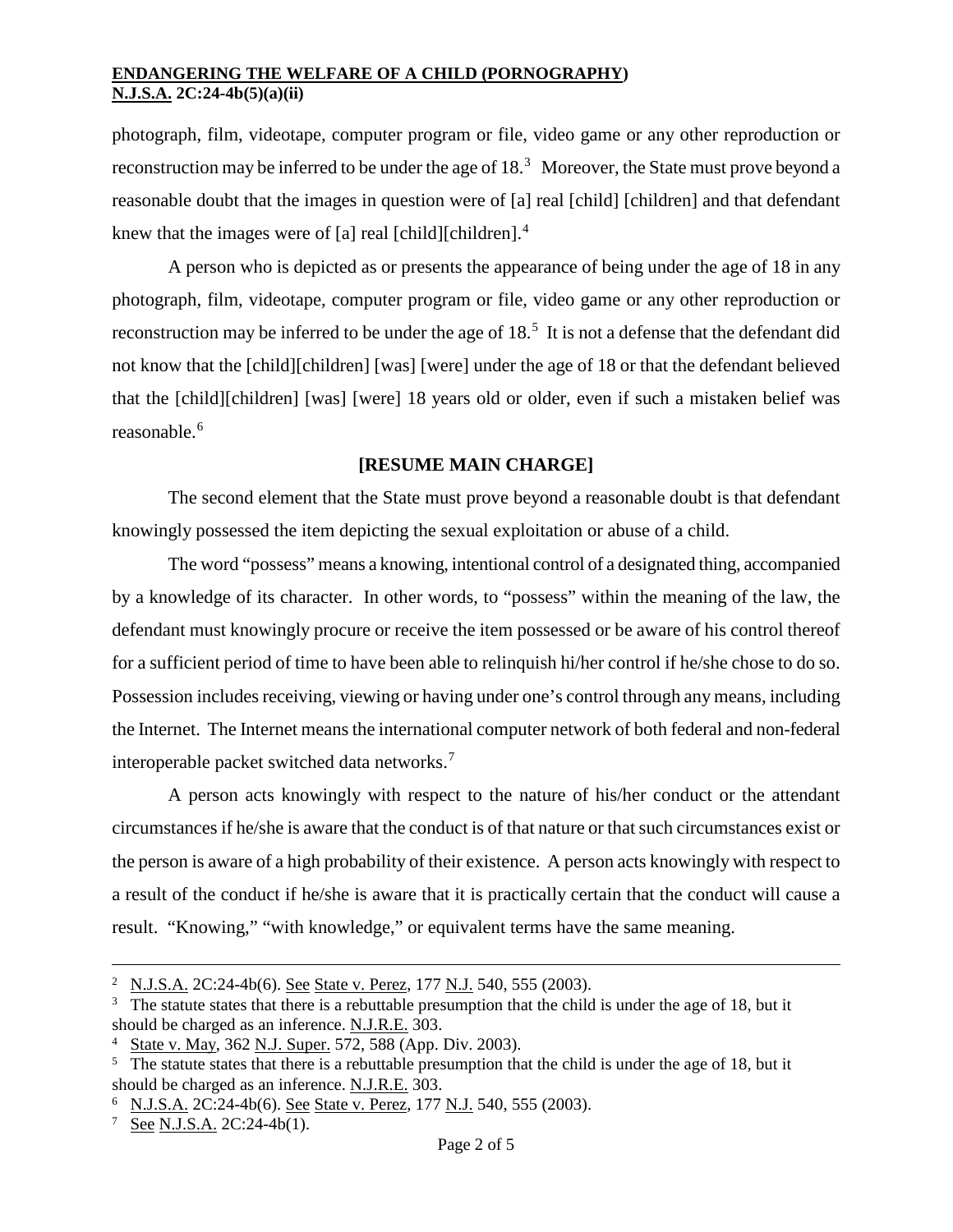A person is in actual possession of a particular article or thing when he/she knows what it is: that is, he/she has knowledge of its character. A person who, with knowledge of its character, knowingly has direct physical control over a thing, at a given time, is in actual possession of it.

Constructive possession means possession in which the possessor does not physically have the item on his or her person but is aware that the item is present and is able to and has the intention to exercise control over it. So, someone who has knowledge of the character of an item and knowingly has both the power and the intention at a given time to exercise control over it, either directly or through another person or persons, is then in constructive possession of that item.

Possession may be sole or joint. If one person alone has actual or constructive possession of an item, possession is sole. If two or more persons share actual or constructive knowing possession of an item, possession is joint.

An item depicting the sexual exploitation or abuse of a child means any photograph, film, video, an electronic, electromagnetic or digital recording, an image stored or maintained in a computer program or file or in a portion of a file, or any other reproduction or reconstruction which depicts a child engaging in a prohibited sexual act or in the simulation of such an act.<sup>[8](#page-2-0)</sup> Here, the State alleges that the item was a (list item).

A prohibited sexual act means:

# **[CHOOSE APPROPRIATE]**

*sexual intercourse*, which is penetration, however slight, of the vagina by a penis.<sup>[9](#page-2-1)</sup> *anal intercourse*, which is penetration, however slight, into the anus.<sup>[10](#page-2-2)</sup> *masturbation*, which is stimulation of the genitals.<sup>[11](#page-2-3)</sup> *bestiality*, which is a sexual connection between a person and an animal.<sup>12</sup> *sadism*, which is sexual gratification dependent largely on the infliction of pain on others.<sup>[13](#page-2-5)</sup> *masochism*, which is sexual gratification dependent largely on the infliction of physical or mental abuse on the person.<sup>[14](#page-2-6)</sup>

<span id="page-2-0"></span> $\frac{8}{9}$  See N.J.S.A. 2C:24-4b(1). Ĩ.

<span id="page-2-1"></span>Hice v. State, 593 S.W.2d 57, 64 (Ark. 1980) and cases cited there.

<span id="page-2-2"></span><sup>&</sup>lt;sup>10</sup> State v. Gallagher, 286 N.J. Super. 1, 13 (App. Div. 1995), certif. denied, 146 N.J. 569 (1996).

<span id="page-2-3"></span><sup>11</sup> People v. Lamb, 90 Cal. Rptr.2d 565, 576 (Ct. App. 1999).

<span id="page-2-4"></span><sup>&</sup>lt;sup>12</sup> State v. Bonynge, 450 N.W. 2d 331, 338 (Minn. Ct. App. 1990).

<span id="page-2-5"></span><sup>13</sup> Ex Parte Anderson, 902 S.W.2d 695, 700 (Tex. Ct. App. 1995).

<span id="page-2-6"></span><sup>14</sup> Id. at 700.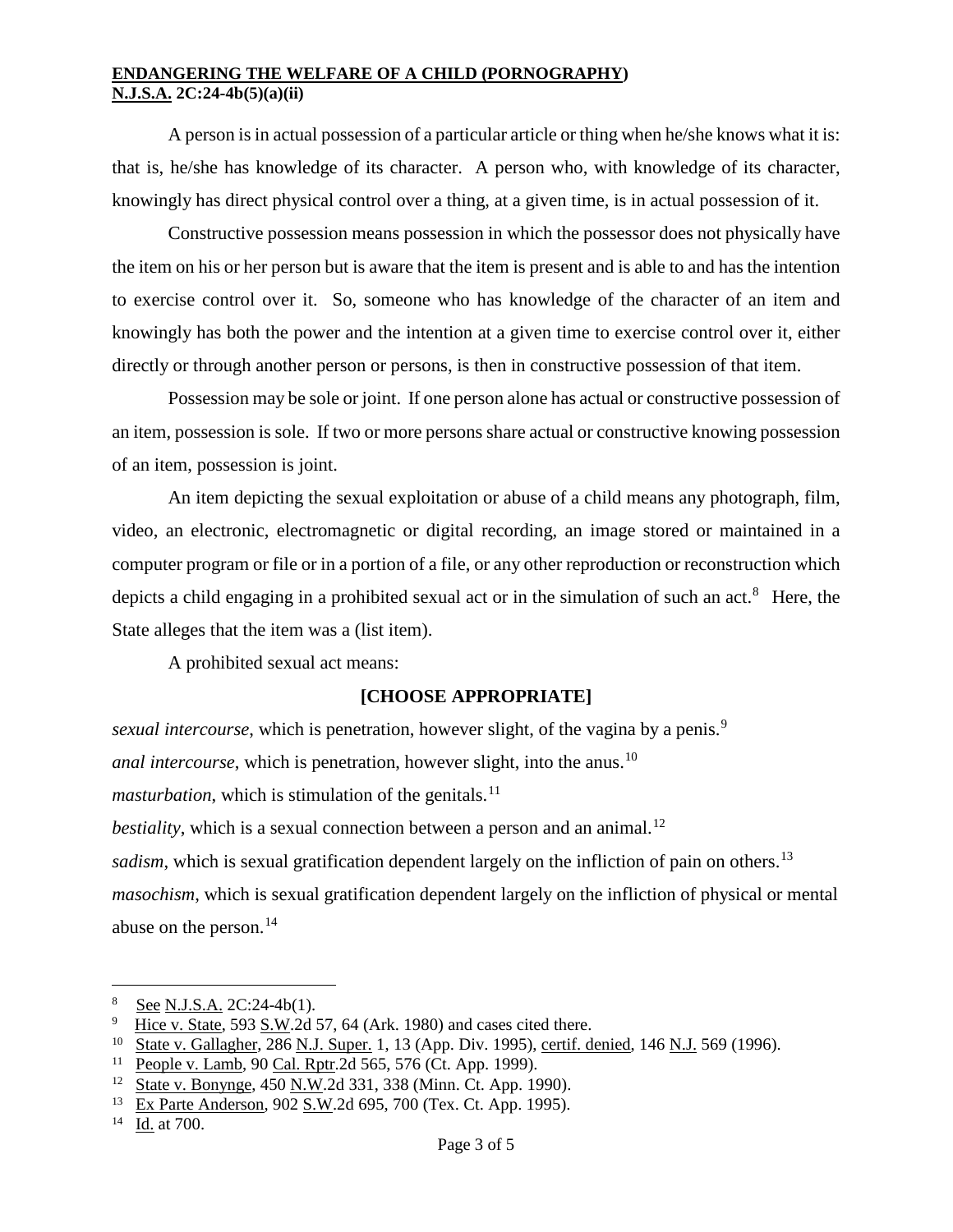*fellatio*, which is oral contact with the male sexual organ.<sup>[15](#page-3-0)</sup>

*cunnilingus*, which is oral contact with the female sex organ.<sup>[16](#page-3-1)</sup>

*nudity*, if depicted for the purpose of sexual stimulation or gratification of any person who may view such depiction.

*vaginal intercourse*, which is the penetration of the vagina, or **[where appropriate]** of the space between the labia majora or outer lips of the vulva.<sup>[17](#page-3-2)</sup>

*sexual penetration*, which is insertion of the hand, finger or object into the anus or vagina, either by the defendant or on the defendant's instructions.<sup>[18](#page-3-3)</sup>

*sexual contact*, which is an intentional touching by the victim or defendant, either directly or through clothing, of the victim's or defendant's intimate parts for the purpose of degrading or humiliating the victim or sexually arousing or sexually gratifying the defendant.<sup>[19](#page-3-4)</sup>

The third element that the State must prove beyond a reasonable doubt is that when defendant knowingly possessed the item, he/she had the intent to distribute it.

Distribute means to sell, or to manufacture, give, provide, lend, trade, mail, deliver, publish, circulate, disseminate, present, exhibit, display, share, advertise, offer, or make available via the Internet or by any other means, whether for pecuniary gain or not.<sup>20</sup> "Intent" means a purpose to do something, a resolution to do a particular act or accomplish a certain thing. A person acts purposely with respect to the nature of his/her conduct or a result thereof if it is his/her conscious object to engage in conduct of that nature or to cause such a result. A person acts purposely with respect to attendant circumstances if he/she is aware of the existence of such circumstances or he/she believes

<span id="page-3-0"></span><sup>&</sup>lt;sup>15</sup> State in the Interest of S.M., 284 N.J. Super. 611, 616-19 (App. Div. 1995). Ĩ.

<span id="page-3-1"></span><sup>16</sup> State v. Fraction, 206 N.J. Super. 532, 535-36 (App. Div. 1985), certif. denied, 104 N.J. 434 (1986).

<span id="page-3-2"></span><sup>&</sup>lt;sup>17</sup> See State v. J.A., 337 N.J. Super. 114 (App. Div. 2001). The Appellate Division upheld the charge given by the trial court in that case which included the following language which can be used if the circumstances of the specific case are appropriate: "This means that if you find from all of the evidence presented beyond a reasonable doubt that there was [penile] penetration to the outer area of the vaginal opening, what is commonly referred to as the vaginal lips, that is sufficient to establish penetration under the law."

<span id="page-3-3"></span><sup>&</sup>lt;sup>18</sup> N.J.S.A. 2C:24-4b(1)(j) refers to "[a]ny act of sexual penetration or sexual contact as defined in N.J.S. 2C:14-1." Every other act of "penetration" referred to in N.J.S.A. 2C:14-1, except for vaginal intercourse, is set forth in the definition of prohibited sexual act.

<span id="page-3-5"></span><span id="page-3-4"></span><sup>&</sup>lt;sup>19</sup> N.J.S.A. 2C:14-1d. See State v. J.A., 337 N.J. Super. 114 (App. Div. 2001). The Appellate Division upheld the charge given by the trial court in that case which included the following language which can be used if the circumstances of the specific case are appropriate: "This means that if you find from all of the evidence presented beyond a reasonable doubt that there was [penile] penetration to the outer area of the vaginal opening, what is commonly referred to as the vaginal lips, that is sufficient to establish penetration under the law."